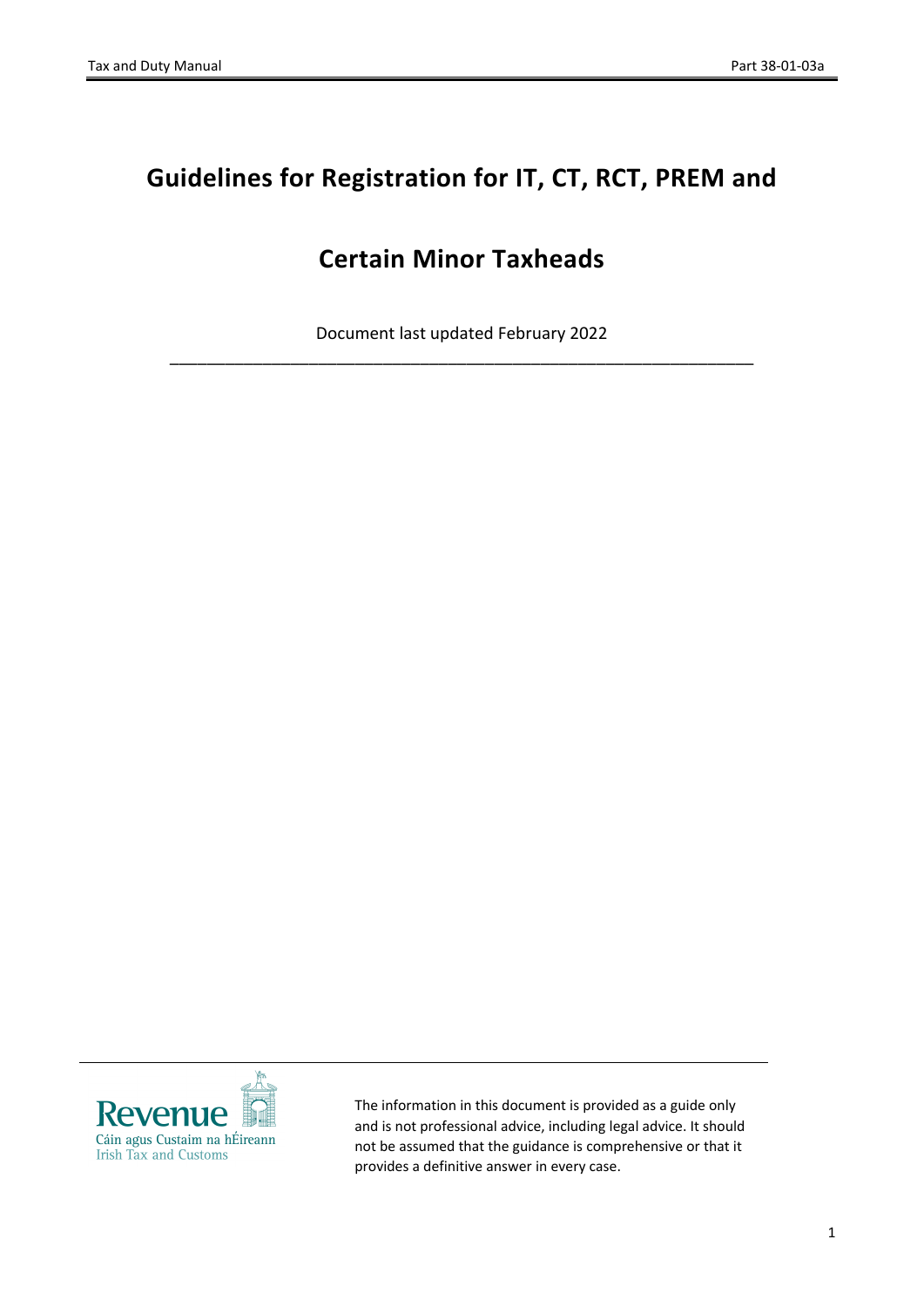## **Table of Contents**

| $\mathbf{1}$   |     |                                                                                   |                                                                            |  |  |  |
|----------------|-----|-----------------------------------------------------------------------------------|----------------------------------------------------------------------------|--|--|--|
| $\overline{2}$ |     |                                                                                   |                                                                            |  |  |  |
|                | 2.1 |                                                                                   |                                                                            |  |  |  |
|                | 2.2 |                                                                                   |                                                                            |  |  |  |
| 3              |     |                                                                                   |                                                                            |  |  |  |
| 4              |     |                                                                                   |                                                                            |  |  |  |
|                | 4.1 |                                                                                   |                                                                            |  |  |  |
|                |     | 4.1.1                                                                             |                                                                            |  |  |  |
|                |     | 4.1.2                                                                             |                                                                            |  |  |  |
|                |     | 4.1.3                                                                             |                                                                            |  |  |  |
|                |     | 4.1.4                                                                             |                                                                            |  |  |  |
|                |     | 4.1.6                                                                             | Income Tax registration - applicants from outside the EEA or Switzerland 5 |  |  |  |
|                | 4.2 |                                                                                   |                                                                            |  |  |  |
|                | 4.3 |                                                                                   |                                                                            |  |  |  |
| 5              |     |                                                                                   |                                                                            |  |  |  |
|                | 5.1 |                                                                                   |                                                                            |  |  |  |
|                | 5.2 |                                                                                   |                                                                            |  |  |  |
| 6              |     |                                                                                   |                                                                            |  |  |  |
| 7              |     |                                                                                   |                                                                            |  |  |  |
|                | 7.2 |                                                                                   |                                                                            |  |  |  |
|                |     |                                                                                   |                                                                            |  |  |  |
|                | 7.4 |                                                                                   |                                                                            |  |  |  |
|                | 7.5 |                                                                                   |                                                                            |  |  |  |
|                |     | 7.5.1                                                                             |                                                                            |  |  |  |
|                |     | 7.5.2                                                                             |                                                                            |  |  |  |
|                | 7.6 |                                                                                   |                                                                            |  |  |  |
| 8              |     |                                                                                   |                                                                            |  |  |  |
| 9              |     |                                                                                   |                                                                            |  |  |  |
|                |     |                                                                                   |                                                                            |  |  |  |
|                |     |                                                                                   |                                                                            |  |  |  |
|                |     | Appendix 3 Letter to Query TR1/TR1 (FT)/TR2/TR2 (FT)/PREM Reg Registration Form12 |                                                                            |  |  |  |
|                |     |                                                                                   |                                                                            |  |  |  |
|                |     |                                                                                   |                                                                            |  |  |  |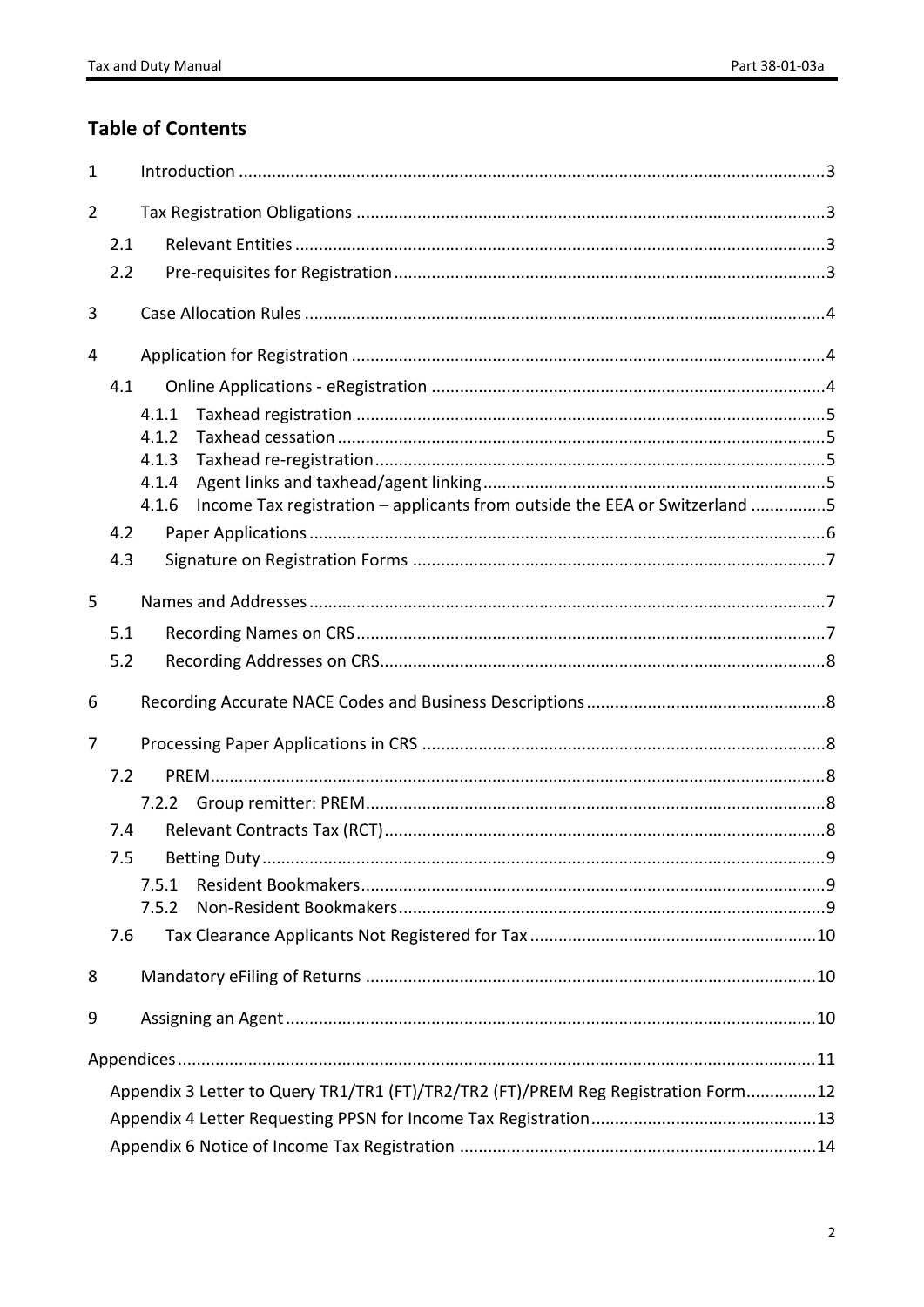## <span id="page-2-0"></span>1 Introduction

These guidelines are for Revenue staff dealing with the registration process for Income Tax (IT), Corporation Tax (CT), Employer PAYE/PRSI (PREM), Relevant Contracts Tax (RCT) and some minor taxes. Information on registering for VAT is available in Tax and Duty Manual (TDM) [Guidelines](https://www.revenue.ie/en/tax-professionals/tdm/income-tax-capital-gains-tax-corporation-tax/part-38/38-01-03b.pdf) [for](https://www.revenue.ie/en/tax-professionals/tdm/income-tax-capital-gains-tax-corporation-tax/part-38/38-01-03b.pdf) [VAT](https://www.revenue.ie/en/tax-professionals/tdm/income-tax-capital-gains-tax-corporation-tax/part-38/38-01-03b.pdf) [Registration](https://www.revenue.ie/en/tax-professionals/tdm/income-tax-capital-gains-tax-corporation-tax/part-38/38-01-03b.pdf) [\(Part](https://www.revenue.ie/en/tax-professionals/tdm/income-tax-capital-gains-tax-corporation-tax/part-38/38-01-03b.pdf) [38-01-03b\).](https://www.revenue.ie/en/tax-professionals/tdm/income-tax-capital-gains-tax-corporation-tax/part-38/38-01-03b.pdf) The guidelines are of special relevance to:

- The Business Division Registration Unit (BDREG Unit), who are charged with maintaining the basic taxpayer file for the cases within their remit, including registrations for Medium Enterprises Division (MED) and Personal Division;
- The Customer Service Support Branch in Large Corporates Division, who manage registrations for both Large Corporates Division (LCD) and Large Cases - High Wealth Individuals Division (LC-HWID).

The following material is either exempt from or not required to be published under the Freedom of Information Act 2014.

[…]

## <span id="page-2-1"></span>2 Tax Registration Obligations

## <span id="page-2-2"></span>2.1 Relevant Entities

This manual describes the registration process that may be required for the following types of entitiesAn individual carrying on a taxable activity e.g. a trade or profession or farmer, or with income from any of the following sources:

- o Income not taxed under PAYE e.g. payments on a commission basis or private teaching
- o Rental income (Case V)
- o Income from abroad e.g. foreign pensions, dividends
- o Investment income/fees
- o Maintenance income under a separation agreement.
- A Company
- A Partnership
- A Principal/Subcontractor in the construction, meat processing or forestry industries
- [Certain](https://www.revenue.ie/en/starting-a-business/registering-for-tax/eregistration.aspx) [categories](https://www.revenue.ie/en/starting-a-business/registering-for-tax/eregistration.aspx) [of](https://www.revenue.ie/en/starting-a-business/registering-for-tax/eregistration.aspx) [Trusts](https://www.revenue.ie/en/starting-a-business/registering-for-tax/eregistration.aspx)
- An Unincorporated / Voluntary Body
- Liquidators, Receivers and Mortgagees in Possession (MIP) disposing of assets
- A registered Charity or Sporting Body claiming "Charitable Tax Exemption" status
- A foreign business operating in Ireland
- Any entity paying emoluments/pensions/fees to an employee or director

Further information on types of businesses is available on [What](https://www.revenue.ie/en/starting-a-business/what-is-a-business/index.aspx) [is](https://www.revenue.ie/en/starting-a-business/what-is-a-business/index.aspx) [a](https://www.revenue.ie/en/starting-a-business/what-is-a-business/index.aspx) [business?](https://www.revenue.ie/en/starting-a-business/what-is-a-business/index.aspx)

### <span id="page-2-3"></span>2.2 Pre-requisites for Registration

An individual must have a Personal Public Service Number (PPSN) to register. The PPSN is allocated by the Department of Social Protection (DSP).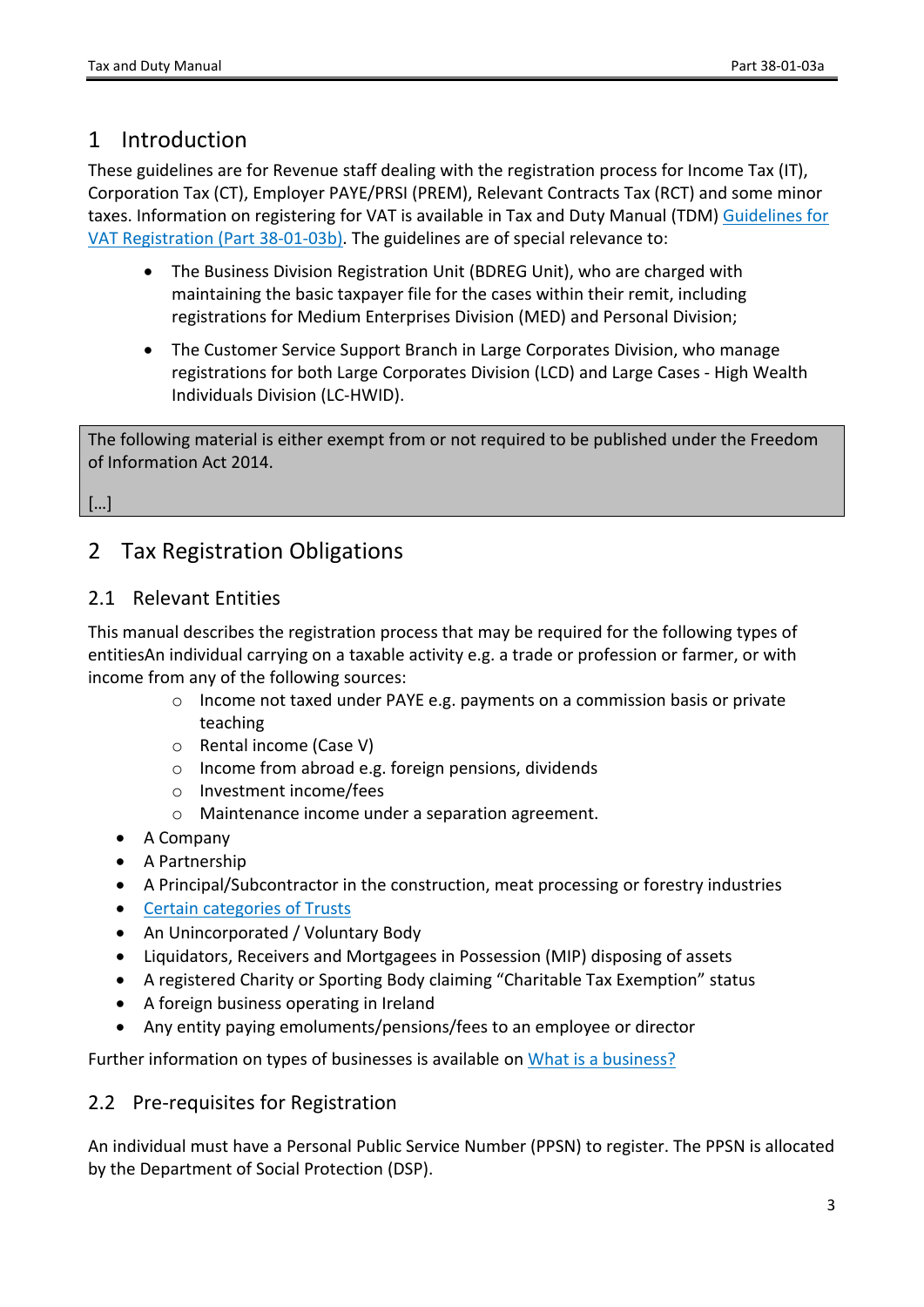A spouse who assumed their partner's Tax Reference Number with the letter 'W' at the end will need to change their number in the event of a change in circumstances such as separation or death of a spouse.

They will also need to change it for:

- Registering for a new taxhead
- Local Property Tax (LPT) reasons
- Capital Acquisitions Tax (CAT) purposes.

To change the PPSN, they must contact the Client Identity Section in the Department of Social Protection (DSP).

A Company must be incorporated in the Companies Registration Office (CRO) before it can register for tax. Newly incorporated companies are allocated a six-digit number by that office (CRO No).

The following material is either exempt from or not required to be published under the Freedom of Information Act 2014.

[…]

### <span id="page-3-0"></span>3 Case Allocation Rules

Revenue's customers are allocated to a single Revenue GCD within one of the five National Divisions:

- Large Corporates Division (LCD)
- Large Cases High Wealth Individuals Division (LC-HWID)
- Medium Enterprises Division (MED)
- Business Division
- Personal Division.

The following material is either exempt from or not required to be published under the Freedom of Information Act 2014.

[…]

In general, all Revenue functions i.e. tax registration, on-going maintenance of the customer register, processing, compliance and audit are managed by the Division to which the case is allocated.

## <span id="page-3-1"></span>4 Application for Registration

#### <span id="page-3-2"></span>4.1 Online Applications - [eRegistration](https://www.revenue.ie/en/online-services/index.aspx)

All applicants should submit their applications online, except for those in the categories outlined in [Section](#page-5-0) [4.2.](#page-5-0) Any paper applications which could be submitted online should be returned to the taxpayer/agent with a request that the application be submitted online.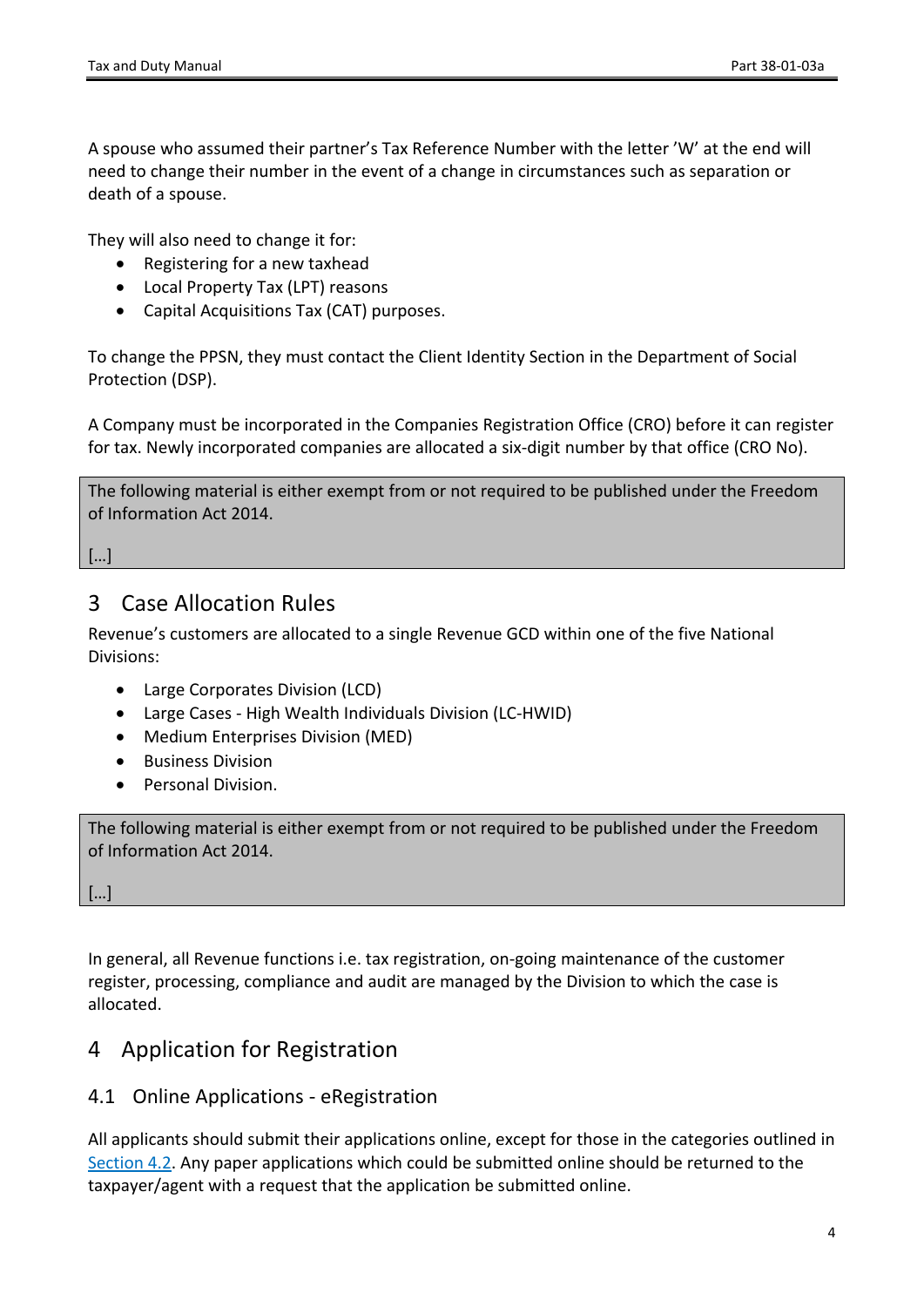#### [myAccount](https://www.ros.ie/myaccount-web/sign_in.html?execution=e1s1)

[myAccount](https://www.revenue.ie/en/online-services/services/register-for-an-online-service/register-for-myaccount.aspx) users can register for Income Tax (IT) or apply for a ROS certificate.

#### [Revenue](https://www.ros.ie/oidc/login/noCertsFound?lang=en&client_id=rosint_rp) [Online](https://www.ros.ie/oidc/login/noCertsFound?lang=en&client_id=rosint_rp) [Services](https://www.ros.ie/oidc/login/noCertsFound?lang=en&client_id=rosint_rp) [\(ROS\)](https://www.ros.ie/oidc/login/noCertsFound?lang=en&client_id=rosint_rp)

All of the facilities and functionality outlined below are available to ROS agents and ROS-registered individuals.

Details on how to register for these services are available [here](https://www.revenue.ie/en/online-services/index.aspx).

#### <span id="page-4-0"></span>4.1.1 Taxhead registration

- eRegistration facilities are available for Individuals, Resident Companies, Partnerships, Trusts, Companies in Liquidation, Receivers and Unincorporated Bodies.
- An agent can register a customer for the eRegistration taxheads: IT, CT, PREM, eLevy, RCT and VAT (domestic and intra-EU).

The following material is either exempt from or not required to be published under the Freedom of Information Act 2014.

[…]

#### <span id="page-4-1"></span>4.1.2 Taxhead cessation

Cessation requests should generally be made through eRegistration. Further details on cancellations are available [here.](https://www.revenue.ie/en/tax-professionals/tdm/income-tax-capital-gains-tax-corporation-tax/part-38/38-01-03c.pdf)

#### <span id="page-4-2"></span>4.1.3 Taxhead re-registration

Agents and ROS-registered customers can re-register online for the eRegistration taxheads.

#### <span id="page-4-3"></span>4.1.4 Agent links and taxhead/agent linking

Agents can create and remove agent links for the eRegistration taxheads. Further details in relation to creating and removing agent links and the various requirements are available in the TDM [Guidelines](https://revenue.ie/en/tax-professionals/tdm/income-tax-capital-gains-tax-corporation-tax/part-37/37-00-04b.pdf) [for](https://revenue.ie/en/tax-professionals/tdm/income-tax-capital-gains-tax-corporation-tax/part-37/37-00-04b.pdf) [Agents](https://revenue.ie/en/tax-professionals/tdm/income-tax-capital-gains-tax-corporation-tax/part-37/37-00-04b.pdf) [or](https://revenue.ie/en/tax-professionals/tdm/income-tax-capital-gains-tax-corporation-tax/part-37/37-00-04b.pdf) [Advisors](https://revenue.ie/en/tax-professionals/tdm/income-tax-capital-gains-tax-corporation-tax/part-37/37-00-04b.pdf) [acting](https://revenue.ie/en/tax-professionals/tdm/income-tax-capital-gains-tax-corporation-tax/part-37/37-00-04b.pdf) [on](https://revenue.ie/en/tax-professionals/tdm/income-tax-capital-gains-tax-corporation-tax/part-37/37-00-04b.pdf) [behalf](https://revenue.ie/en/tax-professionals/tdm/income-tax-capital-gains-tax-corporation-tax/part-37/37-00-04b.pdf) [of](https://revenue.ie/en/tax-professionals/tdm/income-tax-capital-gains-tax-corporation-tax/part-37/37-00-04b.pdf) [taxpayers](https://revenue.ie/en/tax-professionals/tdm/income-tax-capital-gains-tax-corporation-tax/part-37/37-00-04b.pdf) [\(Part](https://revenue.ie/en/tax-professionals/tdm/income-tax-capital-gains-tax-corporation-tax/part-37/37-00-04b.pdf) [37-00-04b\)](https://revenue.ie/en/tax-professionals/tdm/income-tax-capital-gains-tax-corporation-tax/part-37/37-00-04b.pdf).

The following material is either exempt from or not required to be published under the Freedom of Information Act 2014.

[…]

<span id="page-4-4"></span>4.1.6 Income Tax registration – applicants from outside the EEA or Switzerland

All online Income Tax applicants are required to state their nationality. Where the nationality selected is outside of the European Economic Area (EU Member States plus Iceland, Norway and Liechtenstein) or Switzerland, the applicant must proceed to complete Garda National Immigration Bureau (GNIB) Number/Irish Residence Permit (IRP) Number and Stamp Number fields on the next screen.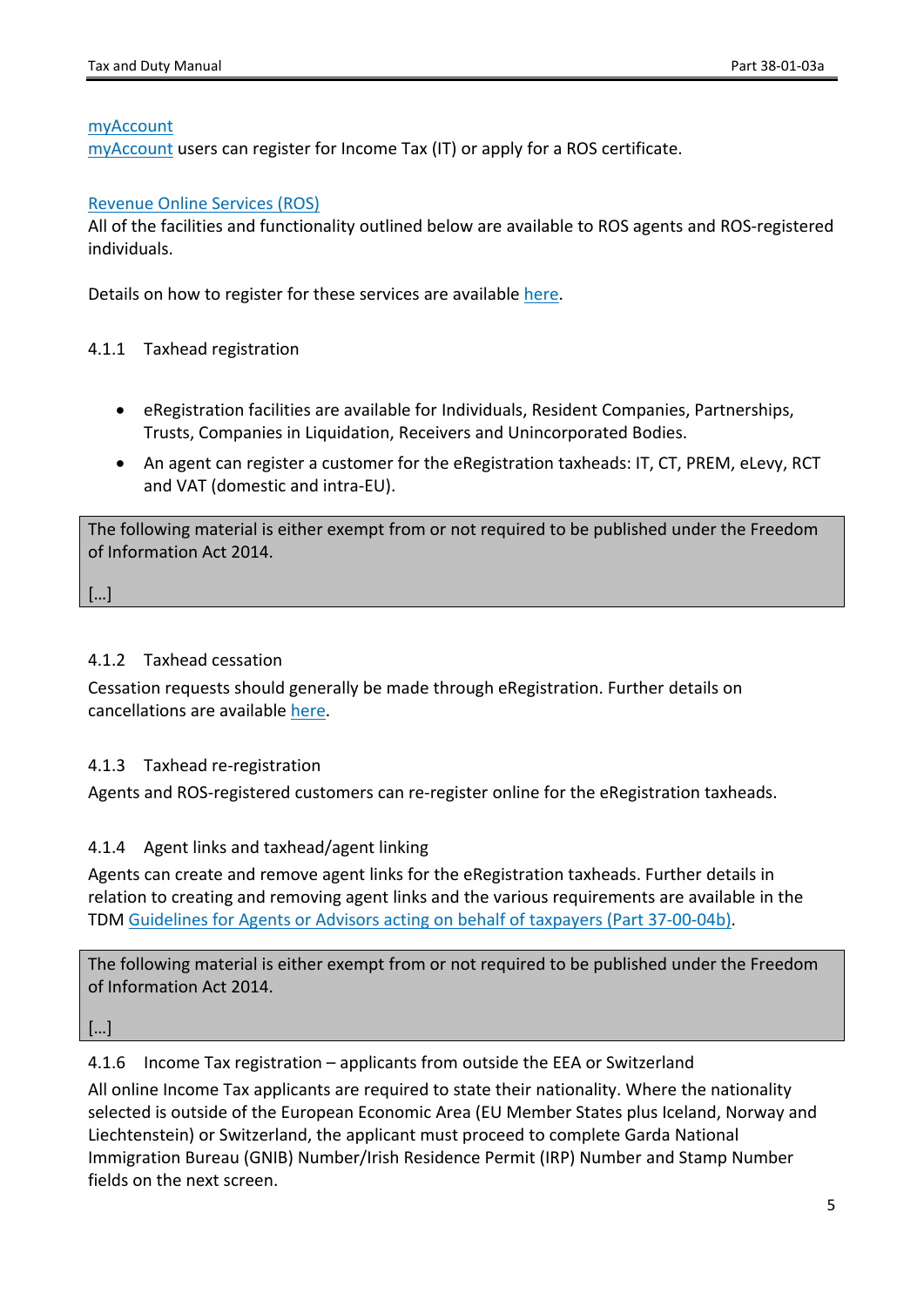There are three fields in eRegistration to capture for GNIB/IRP cases.

- Nationality All nationalities are displayed, in alphabetical order, in the dropdown box provided. This is a mandatory entry for all eRegistrations. The nationality will automatically populate in CRS when a new Registration populates to CRS from ROS.
- GNIB Number This is a six-digit number and is displayed on the customer's Certificate of Registration Card issued by the GNIB.
- Stamp Number This is displayed on the customer's Certificate of Registration Card issued by the GNIB. For eRegistration only the digit '4' is valid.

Where the applicant either has no GNIB/IRP number or inputs a Stamp Number other than the digit '4', the application cannot proceed through eRegistration and the applicant must contact Revenue. If, however, the applicant is exempt from GNIB requirements (i.e. certain medical professionals), there is an exemption tick box on the eRegistration screen. Once ticked the applicant can proceed with the registration process.

### <span id="page-5-0"></span>4.2 Paper Applications

Applicants in the following categories cannot access the eRegistration service and should submit paper applications:

- [Individuals](https://www.revenue.ie/en/online-services/support/documents/help-guides/myaccount/faqs.pdf) [currently](https://www.revenue.ie/en/online-services/support/documents/help-guides/myaccount/faqs.pdf) [not](https://www.revenue.ie/en/online-services/support/documents/help-guides/myaccount/faqs.pdf) [eligible](https://www.revenue.ie/en/online-services/support/documents/help-guides/myaccount/faqs.pdf) [to](https://www.revenue.ie/en/online-services/support/documents/help-guides/myaccount/faqs.pdf) [register](https://www.revenue.ie/en/online-services/support/documents/help-guides/myaccount/faqs.pdf) [for](https://www.revenue.ie/en/online-services/support/documents/help-guides/myaccount/faqs.pdf) [myAccount](https://www.revenue.ie/en/online-services/support/documents/help-guides/myaccount/faqs.pdf)
- Non-assessable spouses
- Companies that have no Irish-resident directors
- Unincorporated Bodies and Non-Profit Organisations e.g. Schools, Boards of Management
- Charities not represented by an Agent
- **Executors**
- Collection Agents.

Paper applications received from applicants outside the above categories should be returned to the taxpayer/agent with a request that the application be submitted electronically.

Applicants in categories that cannot avail of the eRegistration facility may use the appropriate paper form:

- Form [TR1](https://www.revenue.ie/en/self-assessment-and-self-employment/documents/form-tr1.pdf) is completed by resident Individuals, Partnerships, Trusts or Unincorporated Bodies wishing to register in Ireland for Income Tax, PAYE/PRSI (PREM), RCT or VAT.
- Form [TR1](https://www.revenue.ie/en/self-assessment-and-self-employment/documents/form-tr1-non-resident.pdf) [\(FT\)](https://www.revenue.ie/en/self-assessment-and-self-employment/documents/form-tr1-non-resident.pdf) is completed by non-resident Individuals, Partnerships, Trusts or Unincorporated bodies registering in Ireland for Income Tax, PAYE/PRSI (PREM), RCT and VAT.
- Form [TR2](https://www.revenue.ie/en/self-assessment-and-self-employment/documents/form-tr2.pdf) is completed by a resident Company in Ireland registering for Corporation Tax (CT), PAYE/PRSI (PREM), RCT and VAT.
- Form [TR2](https://www.revenue.ie/en/self-assessment-and-self-employment/documents/form-tr2-non-resident.pdf) [\(FT\)](https://www.revenue.ie/en/self-assessment-and-self-employment/documents/form-tr2-non-resident.pdf) is completed by a non-resident Company in Ireland registering for Corporation Tax (CT), PAYE/PRSI (PREM), RCT and VAT.
- [PREM](https://www.revenue.ie/en/self-assessment-and-self-employment/documents/form-premreg.pdf) [Reg](https://www.revenue.ie/en/self-assessment-and-self-employment/documents/form-premreg.pdf) [Form](https://www.revenue.ie/en/self-assessment-and-self-employment/documents/form-premreg.pdf) Employer (PAYE/PRSI) Registration Form is completed for a PREM-only registration application e.g. PAYE Employees who require registration as an Employer, or Foreign Companies that are already registered for Corporation Tax and now require registration as an Employer.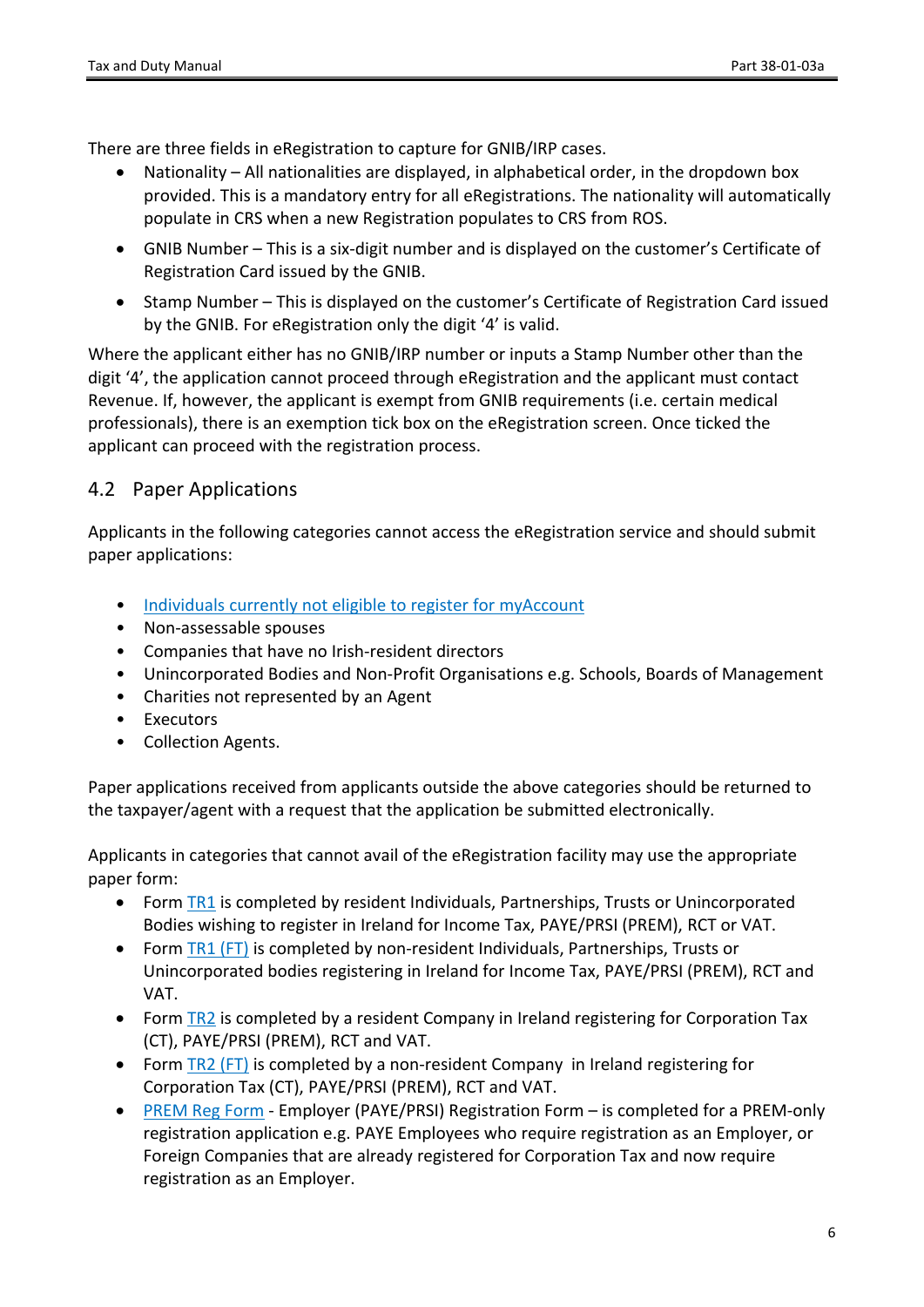- Principal Contractors Registration: Applications can be made through [TR1](https://www.revenue.ie/en/self-assessment-and-self-employment/documents/form-tr1-non-resident.pdf)/TR1 [\(FT\)/](https://www.revenue.ie/en/self-assessment-and-self-employment/documents/form-tr1-non-resident.pdf)[TR2/](https://www.revenue.ie/en/self-assessment-and-self-employment/documents/form-tr2.pdf) [TR2](https://www.revenue.ie/en/self-assessment-and-self-employment/documents/form-tr2-non-resident.pdf) [\(FT\)](https://www.revenue.ie/en/self-assessment-and-self-employment/documents/form-tr2-non-resident.pdf).
- Form [TR](https://www.revenue.ie/en/companies-and-charities/documents/excise/licencing/tax-registration-tr-bet.pdf) [\(BET\)](https://www.revenue.ie/en/companies-and-charities/documents/excise/licencing/tax-registration-tr-bet.pdf) is completed by non-resident individuals, partnerships, trusts or unincorporated bodies and foreign companies engaged in licensed remote bookmaking operations.

The following material is either exempt from or not required to be published under the Freedom of Information Act 2014.

[…]

- Persons who are collection agents for non-resident landlords should use the [Income](https://www.revenue.ie/en/property/documents/income-tax-reg-form-for-collection-agents.pdf) [Tax](https://www.revenue.ie/en/property/documents/income-tax-reg-form-for-collection-agents.pdf) [Registration](https://www.revenue.ie/en/property/documents/income-tax-reg-form-for-collection-agents.pdf) [Form](https://www.revenue.ie/en/property/documents/income-tax-reg-form-for-collection-agents.pdf) [for](https://www.revenue.ie/en/property/documents/income-tax-reg-form-for-collection-agents.pdf) [Collection](https://www.revenue.ie/en/property/documents/income-tax-reg-form-for-collection-agents.pdf) [Agents](https://www.revenue.ie/en/property/documents/income-tax-reg-form-for-collection-agents.pdf) [acting](https://www.revenue.ie/en/property/documents/income-tax-reg-form-for-collection-agents.pdf) [on](https://www.revenue.ie/en/property/documents/income-tax-reg-form-for-collection-agents.pdf) [behalf](https://www.revenue.ie/en/property/documents/income-tax-reg-form-for-collection-agents.pdf) [of](https://www.revenue.ie/en/property/documents/income-tax-reg-form-for-collection-agents.pdf) [non-resident](https://www.revenue.ie/en/property/documents/income-tax-reg-form-for-collection-agents.pdf) [landlords.](https://www.revenue.ie/en/property/documents/income-tax-reg-form-for-collection-agents.pdf)
- A non-resident body whose sole aim is to receive a registration number to obtain a grant/tax clearance certificate should use Form [TC1](https://www.revenue.ie/en/starting-a-business/documents/form-tc1.pdf).

The following material is either exempt from or not required to be published under the Freedom of Information Act 2014.

[…]

### <span id="page-6-0"></span>4.3 Signature on Registration Forms

The signature on the registration form should be that of the applicant seeking registration.

- In the case of a Company this will be the Company Secretary or a Director.
- For a Partnership this will be the Precedent Acting Partner.
- For an Unincorporated Body this will be the Responsible Person.
- For a Trust this will be the Trustee.

Occasionally, the form may be signed by an agent. An [Agent](https://www.revenue.ie/en/starting-a-business/documents/agent-link-notification-form.pdf) [Link](https://www.revenue.ie/en/starting-a-business/documents/agent-link-notification-form.pdf) [Notification](https://www.revenue.ie/en/starting-a-business/documents/agent-link-notification-form.pdf) form should be completed to confirm the agent has been properly authorised to sign the registration form.

### <span id="page-6-1"></span>5 Names and Addresses

A key aspect of tax registration is the correct recording and updating of the name and address details.

#### <span id="page-6-2"></span>5.1 Recording Names on CRS

The following material is either exempt from or not required to be published under the Freedom of Information Act 2014.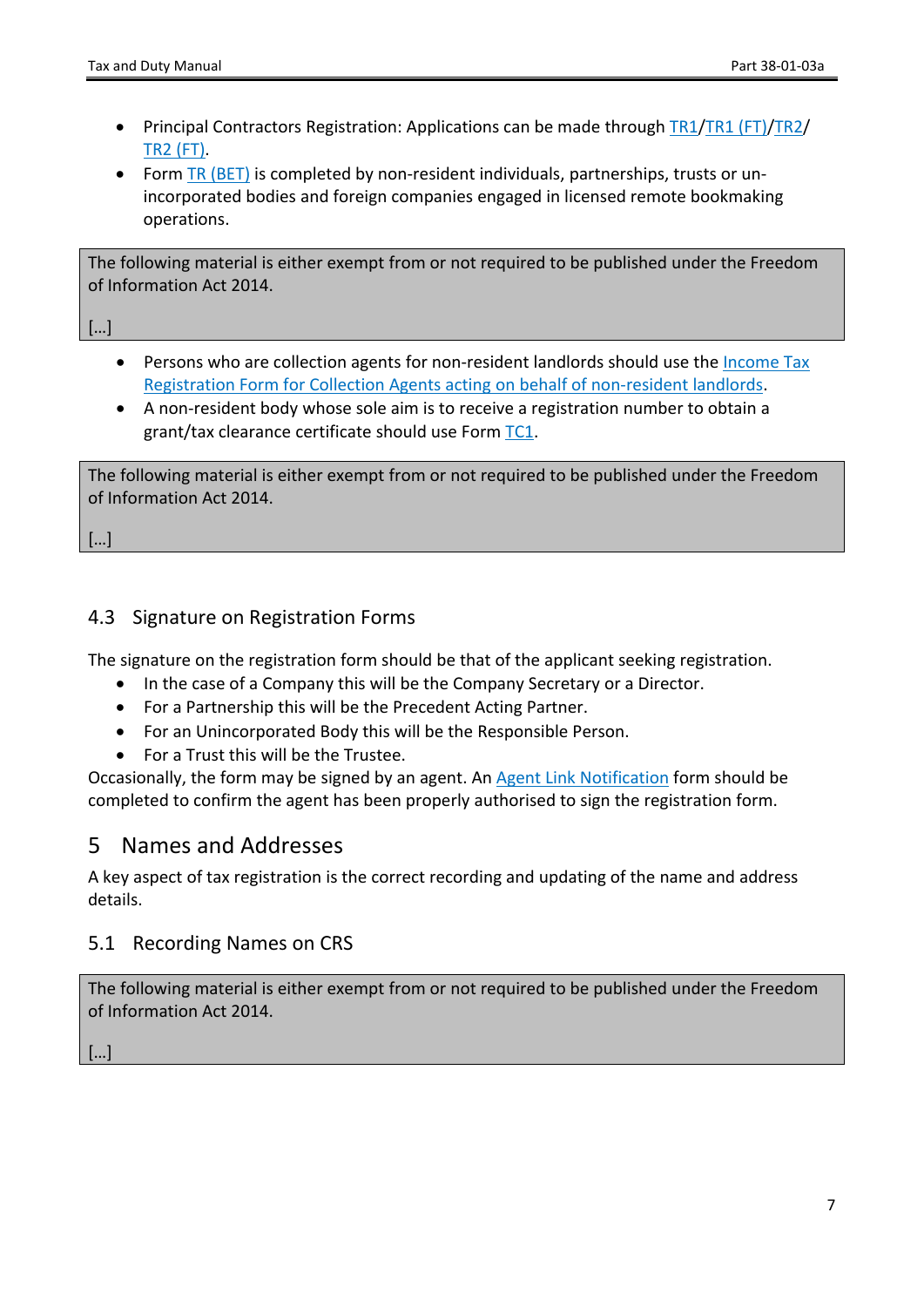### <span id="page-7-0"></span>5.2 Recording Addresses on CRS

The following material is either exempt from or not required to be published under the Freedom of Information Act 2014.

[…]

## <span id="page-7-1"></span>6 Recording Accurate NACE Codes and Business Descriptions

The following material is either exempt from or not required to be published under the Freedom of Information Act 2014.

[…]

## <span id="page-7-2"></span>7 Processing Paper Applications in CRS

The following material is either exempt from or not required to be published under the Freedom of Information Act 2014.

[…]

### <span id="page-7-3"></span>7.2 PREM

<span id="page-7-4"></span>7.2.2 Group remitter: PREM

An application to act as a Group remitter for PREM must be made in writing to Business Registrations, Office of The Revenue Commissioners, P.O. Box 1, Wexford.

The following material is either exempt from or not required to be published under the Freedom of Information Act 2014.

[…]

### <span id="page-7-5"></span>7.4 Relevant Contracts Tax (RCT)

RCT applies in the following sectors:

- Construction operations.
- Forestry operations.
- Meat processing operations.

Further details on RCT are available on the Revenue [website.](https://www.revenue.ie/en/self-assessment-and-self-employment/rct/index.aspx)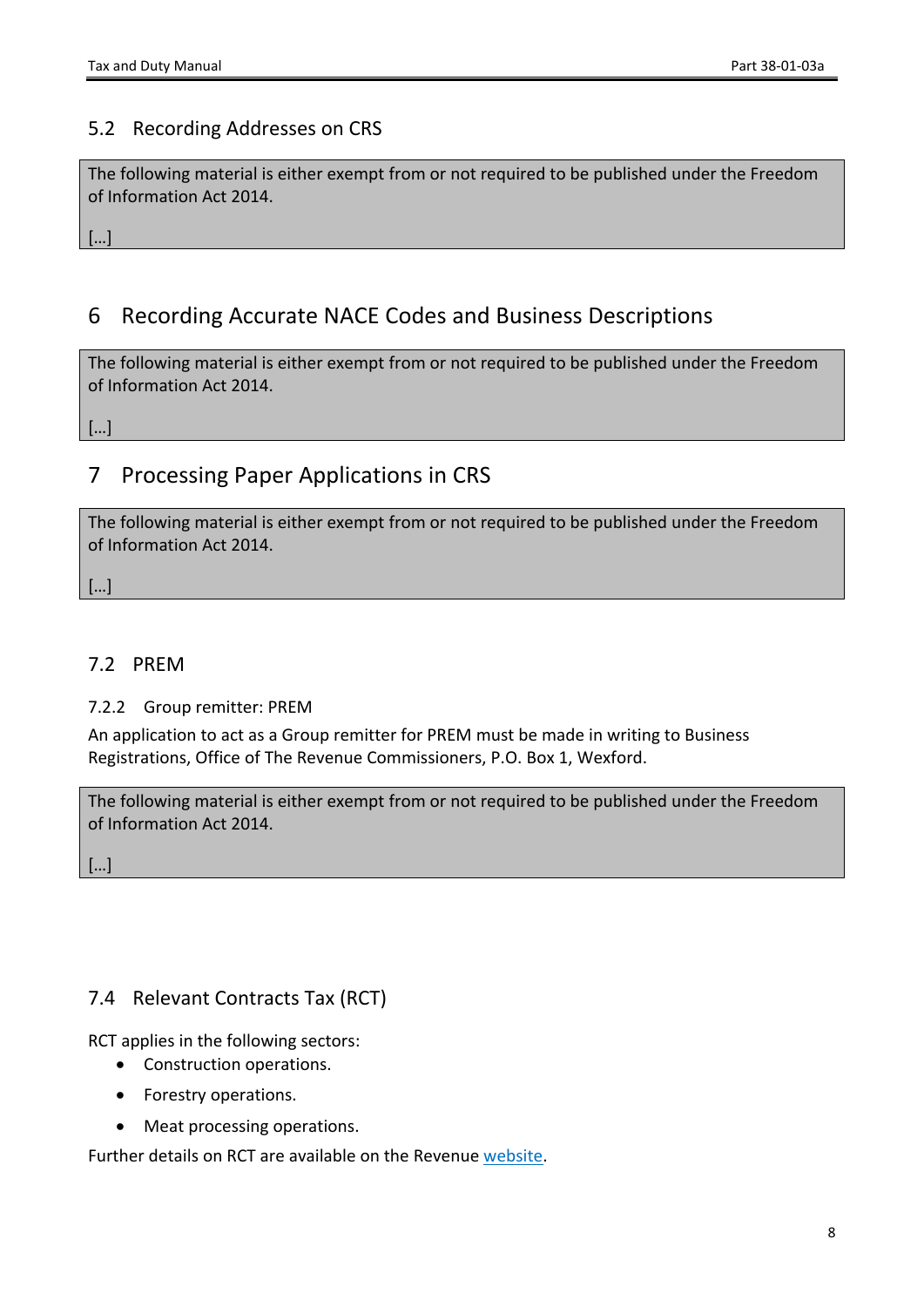The following material is either exempt from or not required to be published under the Freedom of Information Act 2014.

#### […]

### <span id="page-8-0"></span>7.5 Betting Duty

Betting Duty is an excise duty charged on all bets placed by a person with a Licensed Bookmaker or a Licensed Remote Bookmaker, irrespective of how the bet is placed.

Betting Intermediary Duty is an excise duty charged on commissions earned by Licensed Remote Betting Intermediaries.

Further information on Betting Duty and Betting Intermediary Duty is available on the [Revenue](https://www.revenue.ie/en/companies-and-charities/excise-and-licences/betting-duty/index.aspx) [website.](https://www.revenue.ie/en/companies-and-charities/excise-and-licences/betting-duty/index.aspx)

#### <span id="page-8-1"></span>7.5.1 Resident Bookmakers

Resident bookmakers should apply directly to the National Excise Licence Office (NELO) for a Bookmaker's Licence. Further information is available [here.](https://www.revenue.ie/en/companies-and-charities/excise-and-licences/excise-licensing/bookmakers-licence/index.aspx) Applicants must submit the [Bookmaker's](https://www.revenue.ie/en/companies-and-charities/documents/excise/licencing/bookmakers-licence-application.pdf) [Licence](https://www.revenue.ie/en/companies-and-charities/documents/excise/licencing/bookmakers-licence-application.pdf) [Application](https://www.revenue.ie/en/companies-and-charities/documents/excise/licencing/bookmakers-licence-application.pdf) [form](https://www.revenue.ie/en/companies-and-charities/documents/excise/licencing/bookmakers-licence-application.pdf) and attach their Certificate(s) of Personal Fitness in support of same to the address as listed at the end of the application form.

Once the application has been processed, NELO will issue the customer with a First Time Application Notice. This notice invites the customer to complete their application and [pay](https://www.revenue.ie/en/companies-and-charities/excise-and-licences/excise-licensing/excise-licence-payment-options/index.aspx) [for](https://www.revenue.ie/en/companies-and-charities/excise-and-licences/excise-licensing/excise-licence-payment-options/index.aspx) [their](https://www.revenue.ie/en/companies-and-charities/excise-and-licences/excise-licensing/excise-licence-payment-options/index.aspx) [licence.](https://www.revenue.ie/en/companies-and-charities/excise-and-licences/excise-licensing/excise-licence-payment-options/index.aspx)

NELO will process the application for the Bookmaker's Licence and also check tax clearance through an automated process at the point of payment, before the licence issues.

Once the Bookmaker's Licence issues, NELO will advise Business Division Registration Unit (BDREG Unit) accordingly. Upon receipt of such confirmation BDREG Unit will register the licenced bookmaker for BET Tax.

Where an application for BET Tax registration is received directly in BDREG Unit from a resident bookmaker, BDREG Unit will advise NELO of same and will not register the applicant for BET Tax until NELO has confirmed that a Bookmaker's Licence has issued to the applicant.

#### <span id="page-8-2"></span>7.5.2 Non-Resident Bookmakers

Non-resident traders who are providing Remote Betting Services to persons in the State and are not registered for tax in Ireland must apply to be registered for Betting Duty/Betting Intermediary Duty by completing [Form](https://www.revenue.ie/en/companies-and-charities/documents/excise/licencing/tax-registration-tr-bet.pdf) [TR](https://www.revenue.ie/en/companies-and-charities/documents/excise/licencing/tax-registration-tr-bet.pdf) [\(BET\)](https://www.revenue.ie/en/companies-and-charities/documents/excise/licencing/tax-registration-tr-bet.pdf).

Completed Forms TR (BET) should be forwarded by post to the Office of the Revenue Commissioners, Business Taxes Registrations, P.O. Box 1, Wexford.

The following material is either exempt from or not required to be published under the Freedom of Information Act 2014.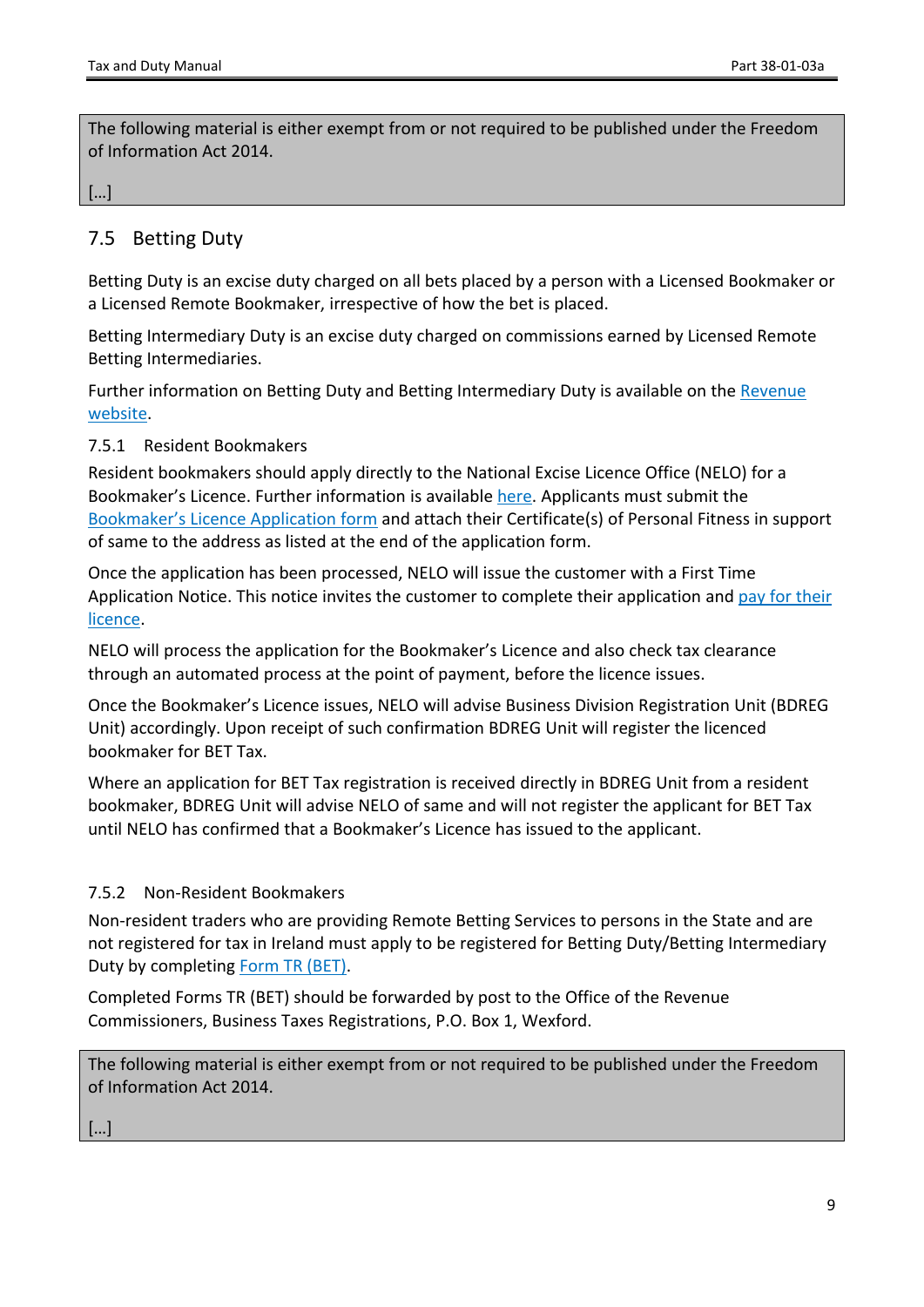### <span id="page-9-0"></span>7.6 Tax Clearance Applicants Not Registered for Tax

Non-resident applicants who require tax clearance and:

- are not registered for Irish tax, and
- do not have a permanent established place of business in the State

cannot apply through the electronic Tax Clearance (eTC) system. These applicants should complete a [TC1](https://www.revenue.ie/en/starting-a-business/documents/form-tc1.pdf) and send it to [nonrestaxclearance@revenue.ie](mailto:nonrestaxclearance@revenue.ie) or post to Non-Residents Tax Clearance Unit, Collector General's Division, Sarsfield House, Francis Street, Limerick V94 R972.

The following material is either exempt from or not required to be published under the Freedom of Information Act 2014.

[…]

## <span id="page-9-1"></span>8 Mandatory eFiling of Returns

Electronic filing of returns is mandatory in all cases unless an exemption has been granted by Revenue.

Irish-language customers are no longer automatically exempt from mandatory e-filing requirements. Such cases are assessed for exemption from mandatory e-filing obligations on the same basis as English language customers.

## <span id="page-9-2"></span>9 Assigning an Agent

Where an individual/partnership/company appoints an agent(s) (Tax Advisor Details on [TR1](https://www.revenue.ie/en/self-assessment-and-self-employment/documents/form-tr1.pdf)[/TR1](https://www.revenue.ie/en/self-assessment-and-self-employment/documents/form-tr1-non-resident.pdf) [\(FT\)](https://www.revenue.ie/en/self-assessment-and-self-employment/documents/form-tr1-non-resident.pdf)/[TR2](https://www.revenue.ie/en/self-assessment-and-self-employment/documents/form-tr2.pdf)[/TR2](https://www.revenue.ie/en/self-assessment-and-self-employment/documents/form-tr2-non-resident.pdf) [\(FT\)\)](https://www.revenue.ie/en/self-assessment-and-self-employment/documents/form-tr2-non-resident.pdf), an [agent](https://www.revenue.ie/en/starting-a-business/documents/agent-link-notification-form.pdf) [link](https://www.revenue.ie/en/starting-a-business/documents/agent-link-notification-form.pdf) should be assigned for each taxhead relevant to the particular agent.

The agent's TAIN (Tax Advisors Identification Number) is provided on the registration form or can be established via the Agent search option when assigning the agent. A new agent can obtain a TAIN from the National TAIN Unit, Business Registrations, Office of the Revenue Commissioners, P.O. Box 1, Wexford. The email address is: [nationaltainregister@revenue.ie](mailto:nationaltainregister@revenue.ie).

Note: Where an agent is assigned for Income Tax/Corporation Tax, the agent automatically receives the customer's Form 11/CT1 Returns, copies of Notices of Assessment, and all general correspondence from the Revenue Office.

The following material is either exempt from or not required to be published under the Freedom of Information Act 2014.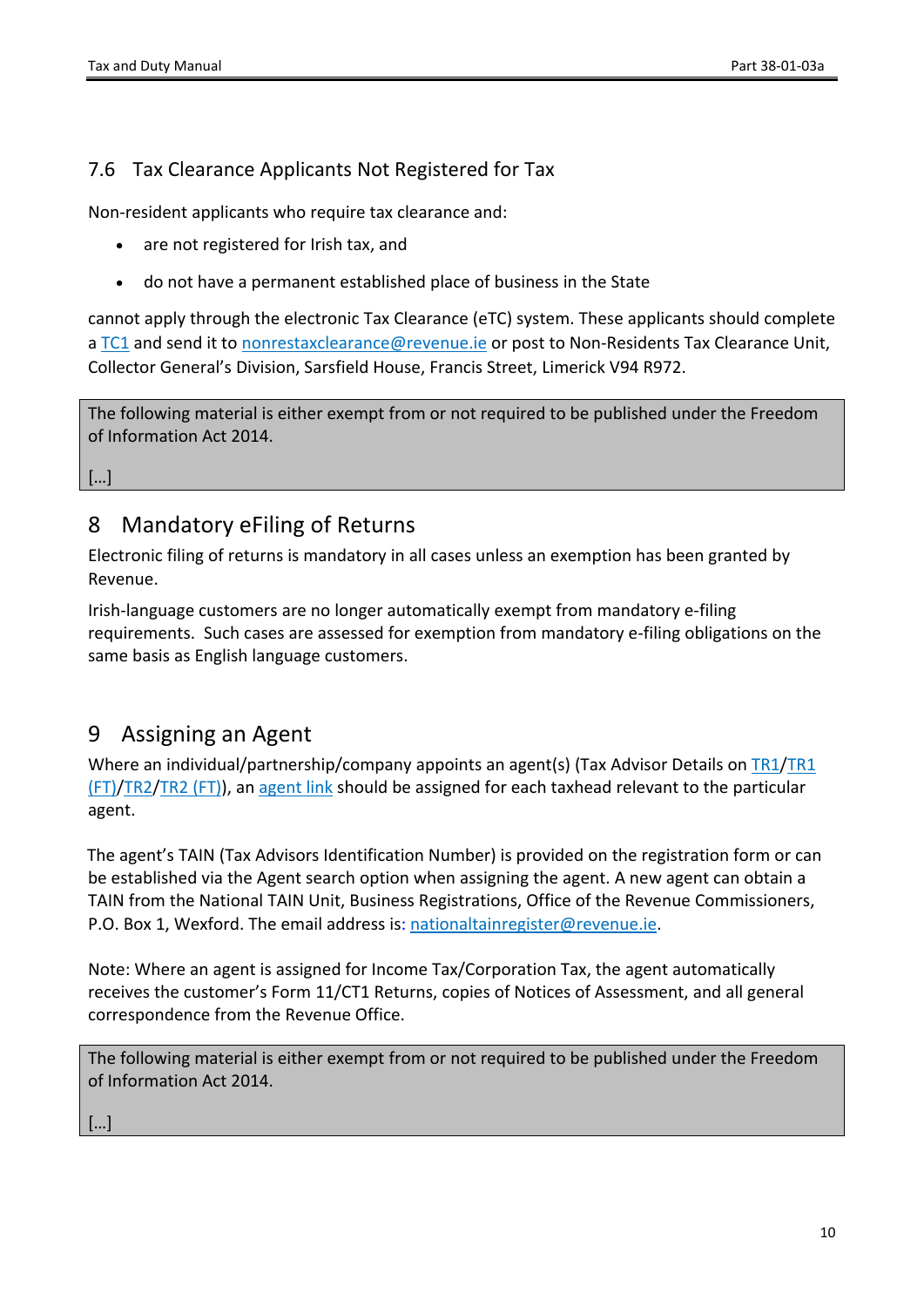# <span id="page-10-0"></span>Appendices

The following material is either exempt from or not required to be published under the Freedom of Information Act 2014.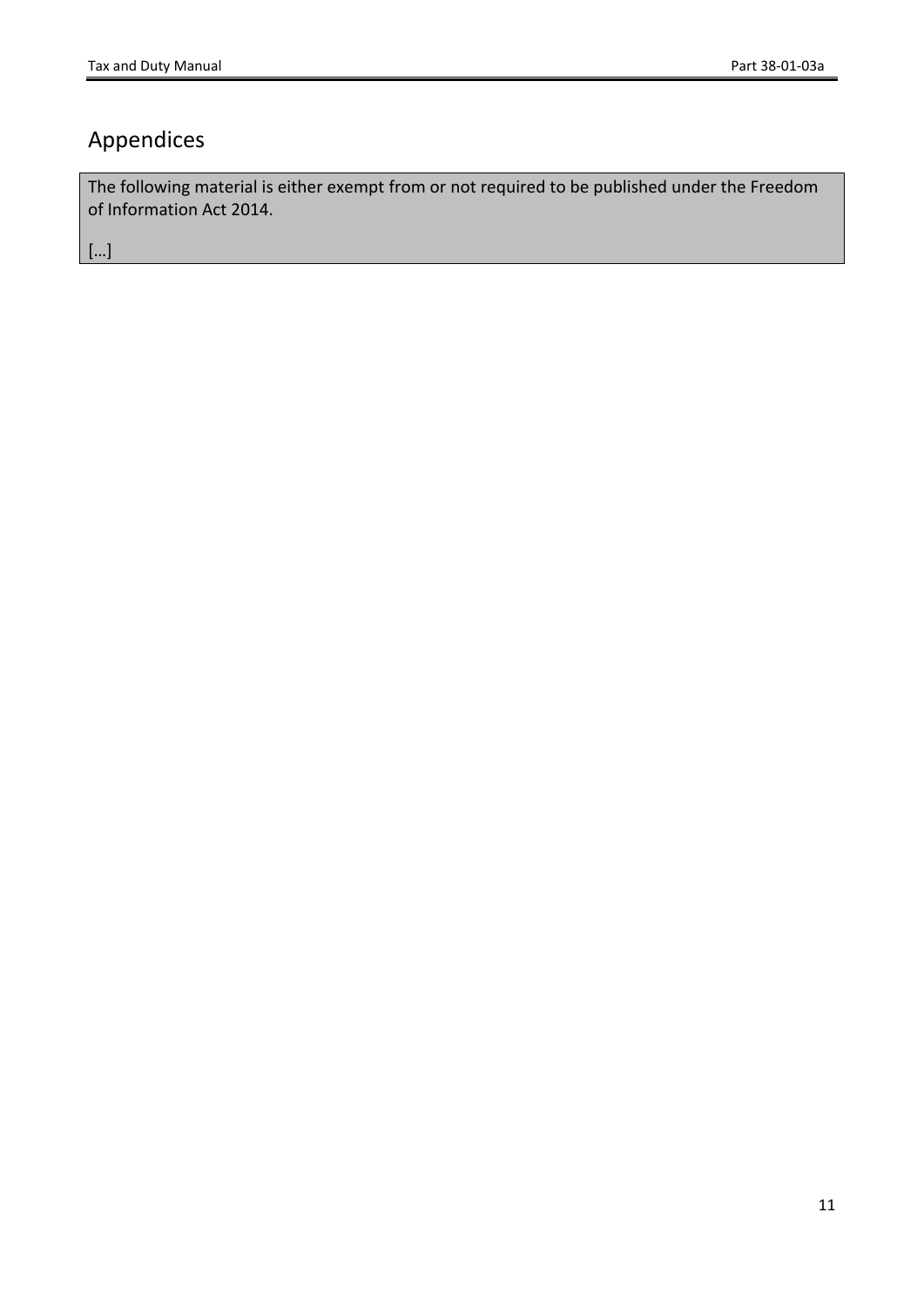<span id="page-11-0"></span>Appendix 3 Letter to Query TR1/TR1 (FT)/TR2/TR2 (FT)/PREM Reg Registration Form

\_\_\_\_\_\_\_\_\_\_\_\_\_\_\_\_\_\_\_\_\_\_ \_\_\_\_\_\_\_\_\_\_\_\_\_\_\_\_\_\_\_\_\_\_ \_\_\_\_\_\_\_\_\_\_\_\_\_\_\_\_\_\_\_\_\_\_ \_\_\_\_\_\_\_\_\_\_\_\_\_\_\_\_\_\_\_\_\_\_

Re:

Dear Sir/Madam,

Please find enclosed form TR1/TR1(FT)/TR2/TR2(FT)/PREM Reg that you submitted to this office. We are unable to process your application as the following information has been omitted:

- $\Box$  The form is not signed
- $\Box$  The business address and telephone number
- $\Box$  The Companies Registration Office number
- $\Box$  The main business or activity
- $\Box$  The PPS numbers for the directors/individuals/partners
- $\Box$  The names and addresses of directors
- $\Box$  The details of shareholders
- $\Box$  The date of registration for VAT/PAYE/PRSI
- $\Box$  Complete registration for PAYE/PRSI if you will have employees
- $\Box$  Bank Account details
- □ Other

I should be obliged if you would complete the form with the above information enclosed and return it to this office so that your application can be processed.

Yours sincerely,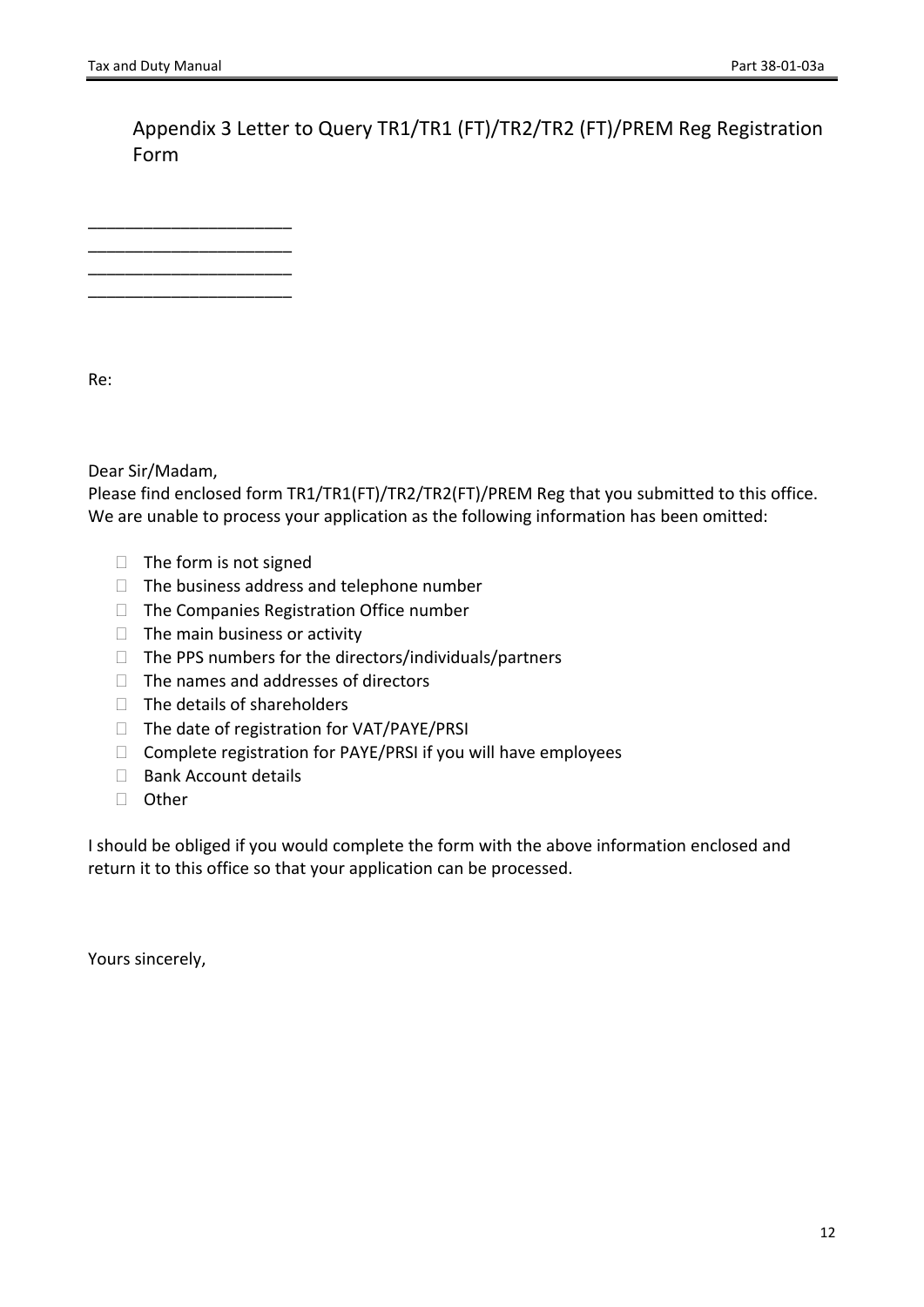### <span id="page-12-0"></span>Appendix 4 Letter Requesting PPSN for Income Tax Registration

\_\_\_\_\_\_\_\_\_\_\_\_\_\_\_\_\_\_\_\_\_\_ \_\_\_\_\_\_\_\_\_\_\_\_\_\_\_\_\_\_\_\_\_\_ \_\_\_\_\_\_\_\_\_\_\_\_\_\_\_\_\_\_\_\_\_\_

\_\_\_\_\_\_\_\_\_\_\_\_\_\_\_\_\_\_\_\_\_\_

Dear Sir/Madam,

I regret that I am unable to proceed with your application for tax registration in the absence of a PPS No (Personal Public Service Number).

This number is obtained from the Department of Social Protection. You should contact your nearest local office of the Department of Social Protection or phone Client Identity Services on 01 704 3281, LoCall 1890 927 999, or from outside Ireland + 353 1 704 3281. The email address for Client Identity Services is [CIS@welfare.ie.](mailto:CIS@welfare.ie)

When you have acquired your PPS No, please quote it on the attached application for tax registration and return the form to this office for processing.

Yours sincerely,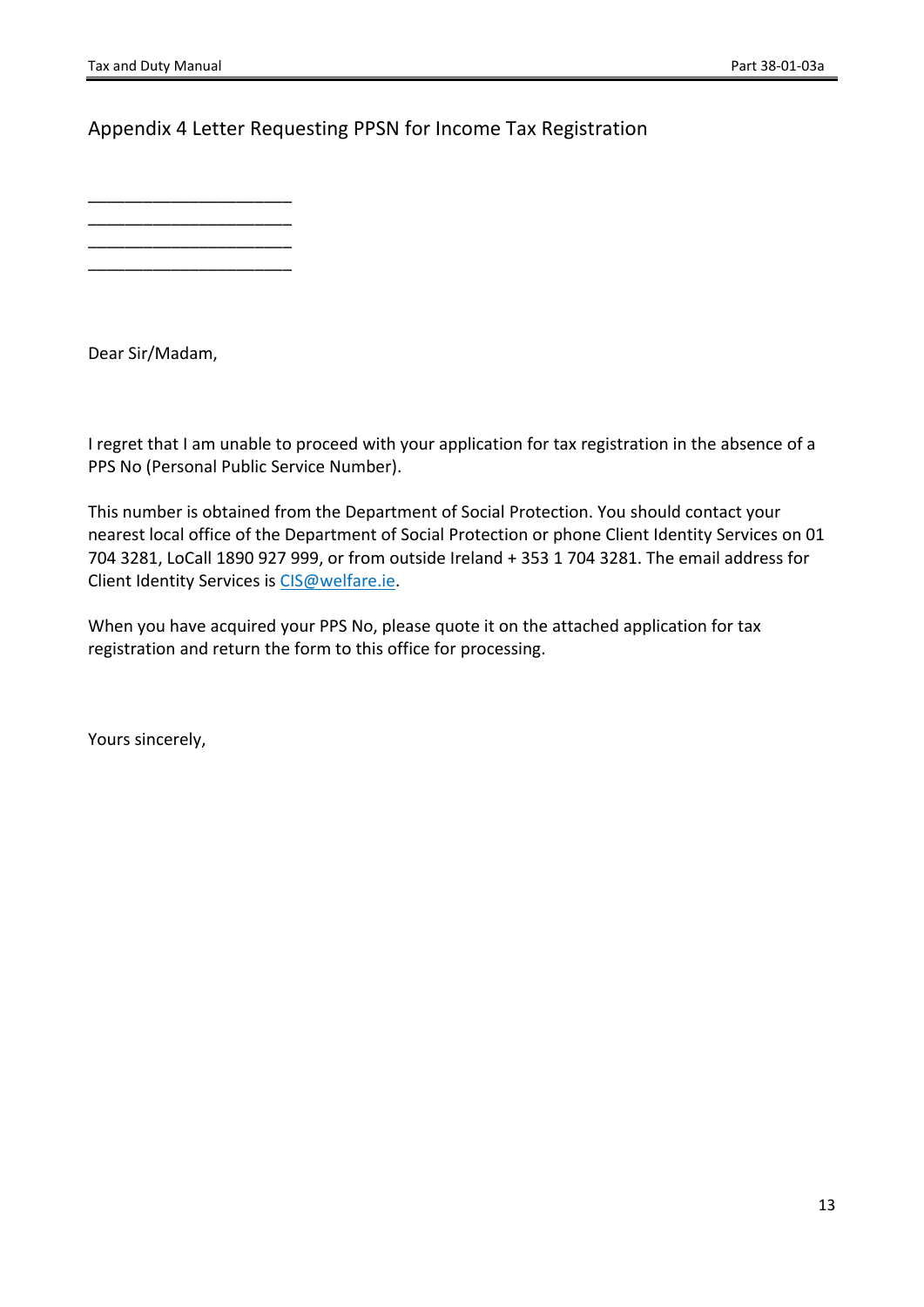The following material is either exempt from or not required to be published under the Freedom of Information Act 2014.

[…]

### <span id="page-13-0"></span>Appendix 6 Notice of Income Tax Registration

Notice of Income Tax Registration

Dear Sir/Madam,

You have been registered for Income Tax at the above Tax Reference number. Contact details for the Revenue office dealing with Income Tax are shown above. Please quote the Income Tax Reference number in all contacts with Revenue.

Now that you are registered for Income tax you are required to keep records, file self-assessed Income Tax returns and pay your tax, USC and PRSI liability. The filing of returns and payment of tax can be done by you or by a tax agent or accountant acting on your behalf. More information is on the website at "A guide to self-assessment" and "Starting a Business- the basic requirements for Tax purposes".

Mandatory use of the Revenue Online Service (ROS) Revenue provides an online facility (ROS) where you can file returns, make payments, and check

your revenue account 24 hours a day.

You should note that your Income Tax return and payment must be made electronically using ROS. If you do not use ROS you could be subject to a monetary penalty. You are also legally obliged to file returns and make payments electronically via ROS in respect of a range of other specified tax returns or if you are availing of certain tax reliefs and exemptions set out overleaf. Further information regarding mandatory electronic filing and paying, using ROS, is available on www.revenue.ie.

If you do not have the capacity to make returns and payments electronically, you can apply to be excluded from the obligation to do so. Please see overleaf for exclusion conditions and how to apply.

If you are not already registered for ROS you should register now, in three easy steps, by logging onto the Revenue website and clicking on Online Services/ROS tab. There you will find step-bystep instructions on registering for ROS, using the ROS facilities and additional information that will answer any questions you may have. Assistance with registration, if required, is also available from our ROS Technical Helpdesk at 1890 201106. There are also a number of videos on YouTube/Revenue Ireland on both ROS digital certificates and completing your Income Tax return.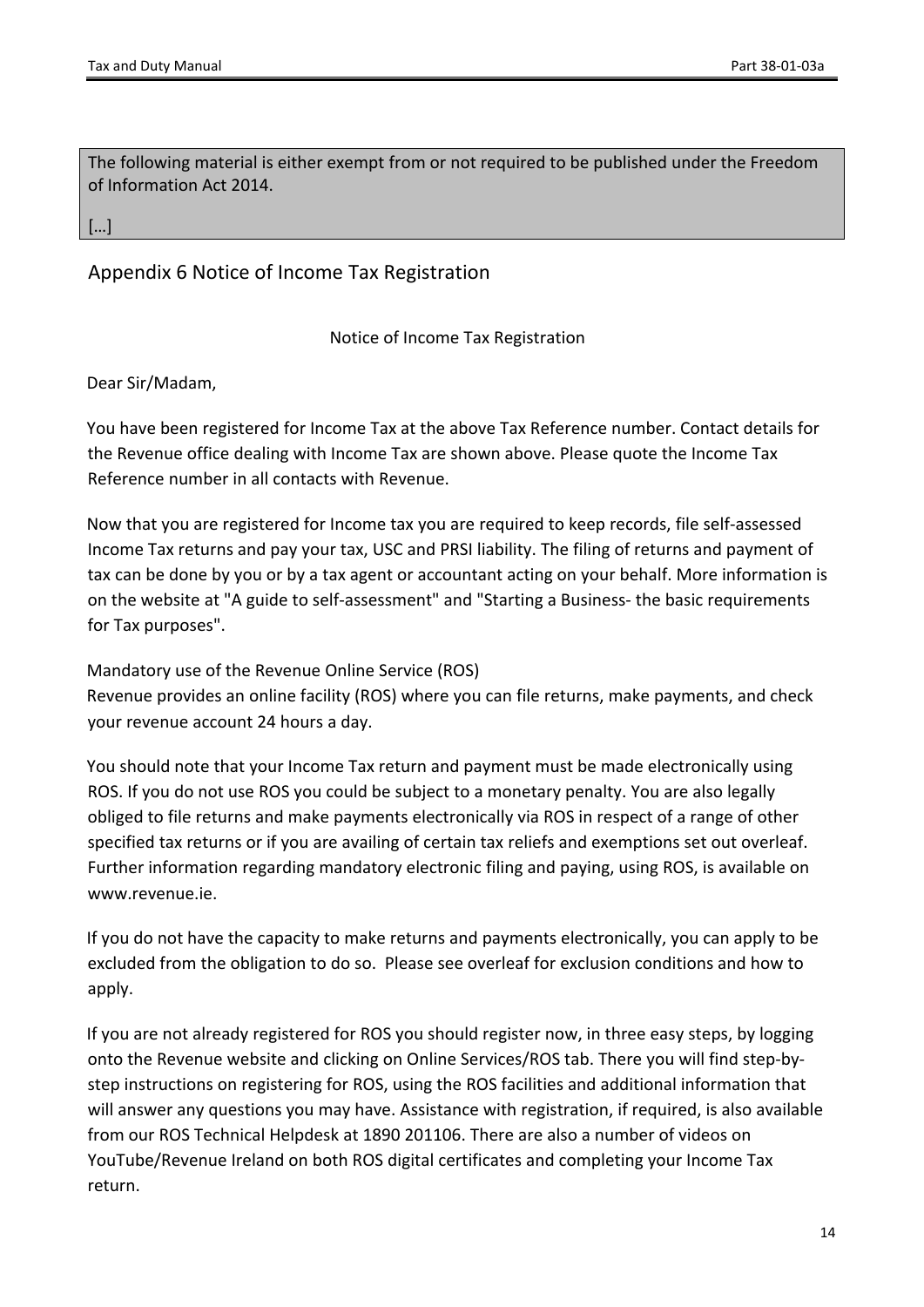If we have a record of a tax agent acting on your behalf, the agent will receive a copy of this letter.

Specified Returns\* and Specified Tax Liabilities\* that must be paid and filed on ROS if they are applicable to your circumstances include

|                                                             | <b>Specified Return</b>                                                  | <b>Specified Tax Liability</b>                                           |  |
|-------------------------------------------------------------|--------------------------------------------------------------------------|--------------------------------------------------------------------------|--|
| <b>Corporation Tax</b>                                      | Form CT1                                                                 | Preliminary Tax and Balance Due                                          |  |
| Partnership                                                 | Form 1 (Firms)                                                           |                                                                          |  |
| <b>Trusts</b>                                               | Form 1                                                                   | Preliminary Tax and Balance Due                                          |  |
| Income Tax                                                  | Form 11                                                                  | Preliminary Tax and Balance Due                                          |  |
| <b>High Earner Restriction</b>                              | Form RRI                                                                 |                                                                          |  |
| <b>Employer PAYE/PRSI</b>                                   | Monthly Form P30                                                         |                                                                          |  |
|                                                             | Annual Form P35                                                          | All PAYE/PRSI due                                                        |  |
|                                                             | Forms P45 and P46                                                        |                                                                          |  |
| Value Added Tax                                             | Form VAT 3                                                               | VAT due                                                                  |  |
|                                                             | Annual Return of<br><b>Trading Details</b><br>(RTD)<br>VAT on e-services | Quarterly VAT due on e-services                                          |  |
|                                                             | Quarterly Return                                                         |                                                                          |  |
| <b>Capital Acquisitions Tax</b><br>(Gifts and Inheritances) | <b>Annual Return</b>                                                     | Annual payment                                                           |  |
| <b>Betting Duty</b>                                         | Quarterly Return                                                         | <b>Quarterly Payment</b>                                                 |  |
| Dividend Withholding<br>Tax (DWT)                           | Monthly Return                                                           | Payment of DWT deducted from relevant distributions in<br>previous month |  |
| Deposit Interest<br><b>Retention Tax (DIRT)</b>             | <b>Annual Return</b>                                                     | Interim payment and Balance Due                                          |  |
| Life Assurance Exit Tax<br>(LAET)                           | <b>Biannual Return</b>                                                   | Biannual payment                                                         |  |
| <b>Investment Undertaking</b><br>Exit Tax (IUT)             | <b>Biannual Return</b>                                                   | Biannual payment                                                         |  |
| <b>EU Savings Directive</b>                                 | Annual Return                                                            |                                                                          |  |
| <b>3rd Party Payments</b><br>Return (46G/46G<br>company)    | <b>Annual Return</b>                                                     |                                                                          |  |
| Air Travel Tax                                              | Annual Return                                                            | Monthly payment                                                          |  |